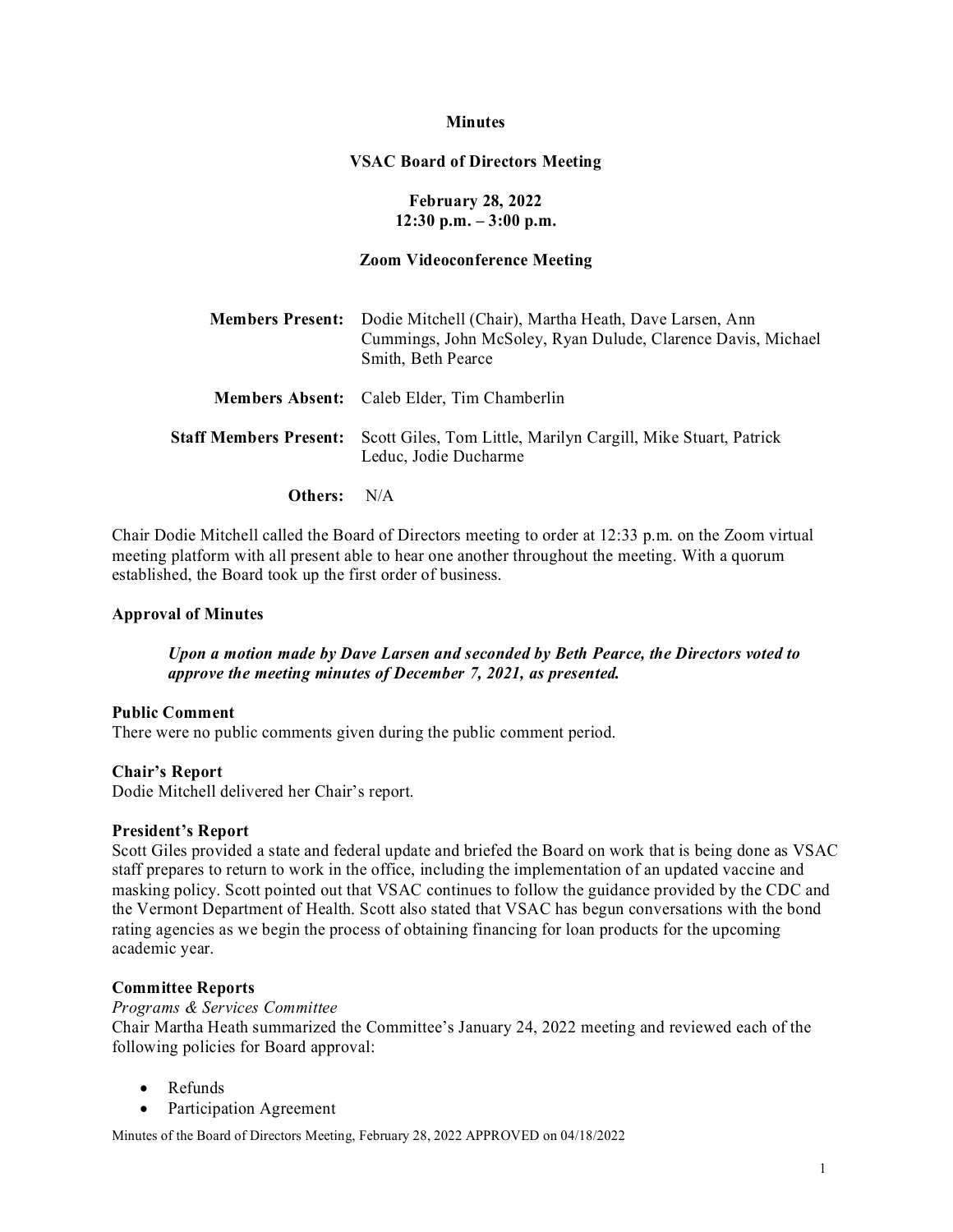• Defaulted Loans

# *Upon a motion made by Martha Heath, and seconded by Dave Larsen, the Board of Directors voted unanimously to approve the Refunds, Participation Agreement, and Defaulted Loans policies, as presented.*

## *Governance Committee*

Chair Dave Larsen reviewed the Committee's January 24, 2022 meeting, covering the annual Risk Assessment review with Laurie Oliver, bylaw review updates, and the discussion of Board diversity. Dodie Mitchell noted that the Committee will review the CEO evaluation process at the March meeting and explained that the full Board will be involved later in the process.

## *Audit*

Chair John McSoley recapped the Audit Committee meeting record of January 24, 2022, reviewing the previously distributed FY21 NIST Self-Assessment report concerning cyber and data security controls and noting that VSAC's NIST compliant security policies, procedures, and controls are in place, effective, and operating as intended. The Board engaged in a discussion of the report during which the Executive Committee responded to member questions.

# *Upon a motion made by John McSoley, and seconded by Michael Smith, the Board of Directors voted unanimously to accept the 2020-2021 Guarantor Services and Loan Servicing Information Security Assessment Report, and the revised Red Flags Program document, each as presented.*

John transitioned members to a review of the proposed revised Whistleblower Policy, referencing previously distributed materials that include an outline of the existing policy, a summary of the changes to the policy, and a draft of the proposed revised policy. John noted that both the Governance Committee and the Audit Committee have reviewed the revised policy.

## *Upon a motion made by Michael Smith, and seconded by John McSoley, the Board of Directors voted unanimously to approve the VSAC Employee Anti-Fraud Reporting/Whistleblower Policy, as presented, and as recommended by votes of the Governance Committee on November 22, 2021 and the Audit Committee on January 24, 2022.*

John also provided a summary on the Internal Audit & Risk Management Status Report as well as the Charter Review. John outlined the Annual Federal Trade Commission Red Flags Policy Review and the Committee's action to approve the policy, including the summary report and program documents. The Board engaged in a conversation about the policy and members of the Executive Committee responded to questions.

#### *Finance Committee*

Chair Michael Smith reviewed the January 24, 2022 Committee meeting, relaying that the meeting focused on the standing reports for FY22, strategic considerations for the FFEL portfolio, private loan origination volume, and a risk management review of interest rates. Beth Pearce noted the increase in borrowers selecting the immediate repayment option, providing them the lowest interest rate, and costing them less over the life to the loan.

## **Conflict of Interest Disclosures**

Tom Little directed the Board to the previously distributed Conflict of Interest disclosure and VSAC Board of Directors Code of Ethics disclosure and requested that Board members complete and return this paperwork to him as soon as possible.

Minutes of the Board of Directors Meeting, February 28, 2022 APPROVED on 04/18/2022